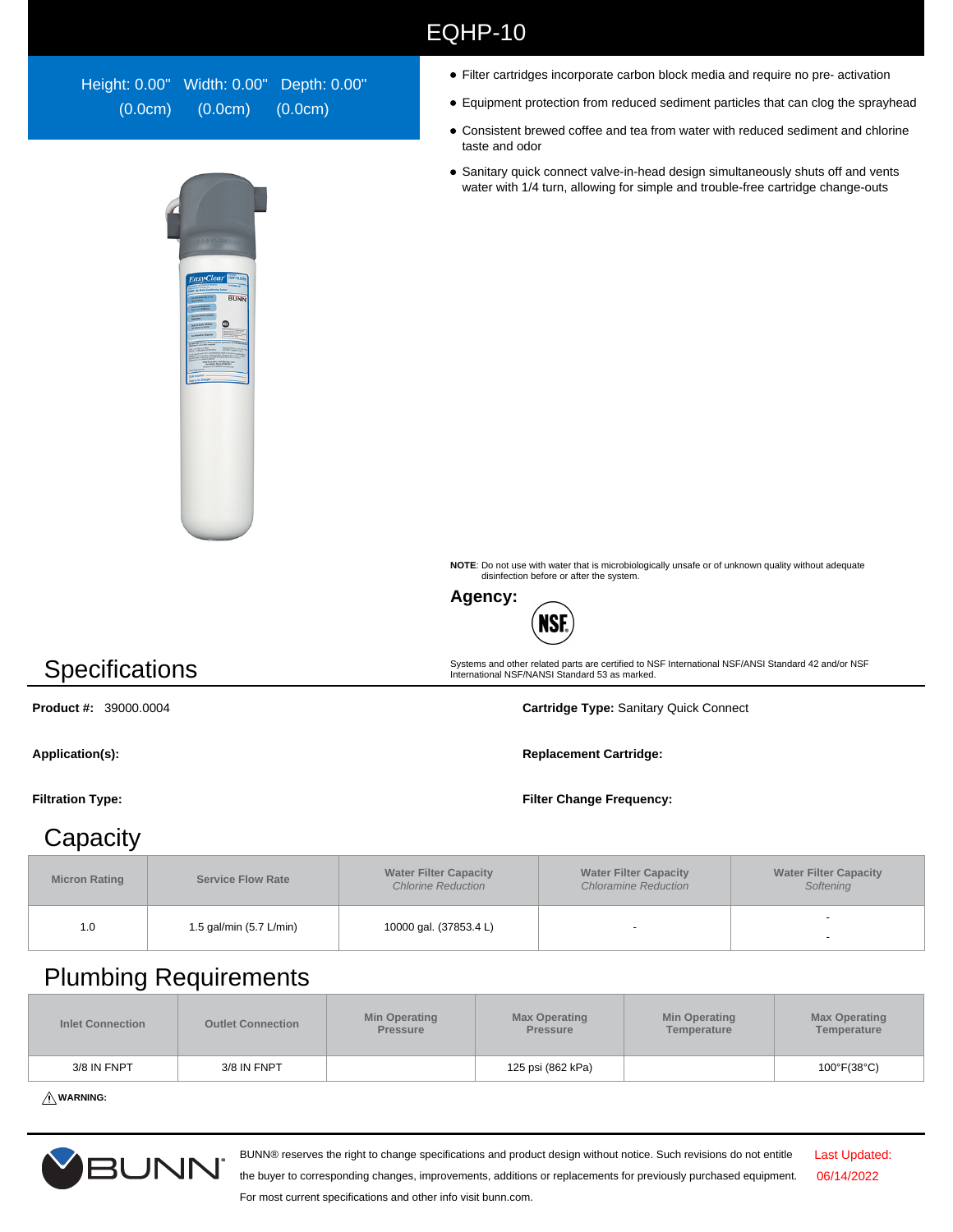

| <b>Dimensions of Filter System</b><br>(filter head with filter cartridge) |                          |       | <b>Installed Dimensions</b><br>(Installation with wall mounting) |        |        | <b>Cartridge Dimensions</b><br>(filter cartridge only) |        |                          |       |
|---------------------------------------------------------------------------|--------------------------|-------|------------------------------------------------------------------|--------|--------|--------------------------------------------------------|--------|--------------------------|-------|
|                                                                           | Height                   | Width | Depth                                                            | Height | Width  | <b>Depth</b>                                           | Height | Width                    | Depth |
| English                                                                   | $\blacksquare$           |       |                                                                  |        | $\sim$ |                                                        |        |                          |       |
| <b>Metric</b>                                                             | $\overline{\phantom{a}}$ |       | $\overline{\phantom{a}}$                                         | $\sim$ |        |                                                        |        | $\overline{\phantom{a}}$ |       |

| Weight        |           | <b>Shipping</b>          |           |          |          |           |                          |
|---------------|-----------|--------------------------|-----------|----------|----------|-----------|--------------------------|
|               | Dry       | Wet                      | Height    | Width    | Depth    | Weight    | <b>Volume</b>            |
| English       | $0.0$ lbs | $0.0$ lbs                | 23.00 in. | 5.00 in. | 5.00 in. | 2.600 lbs | $\overline{\phantom{a}}$ |
| <b>Metric</b> | $\sim$    | $\overline{\phantom{0}}$ | 58.4 cm   | 12.7 cm  | 12.7 cm  | 1.179 kgs | $\overline{\phantom{a}}$ |

**WARRANTY:** BUNN High Performance Water Filtration Solutions Systems by BUNN® (excluding water filters and water treatment replacement cartridges) are covered by a limited warranty against defects in material and workmanship for a period of five years after date of purchase, under normal use and service, and when installed in accordance with<br>manufacturer's recommendations outlined in the fil covered by a limited warranty against defects in material and workmanship for a period of one year after date of purchase or the remainder of the original warranty, whichever is longer. See printed warranty for full details. BUNN will provide a copy of the warranty upon request.



BUNN® reserves the right to change specifications and product design without notice. Such revisions do not entitle

Last Updated: 06/14/2022

the buyer to corresponding changes, improvements, additions or replacements for previously purchased equipment.

For most current specifications and other info visit bunn.com.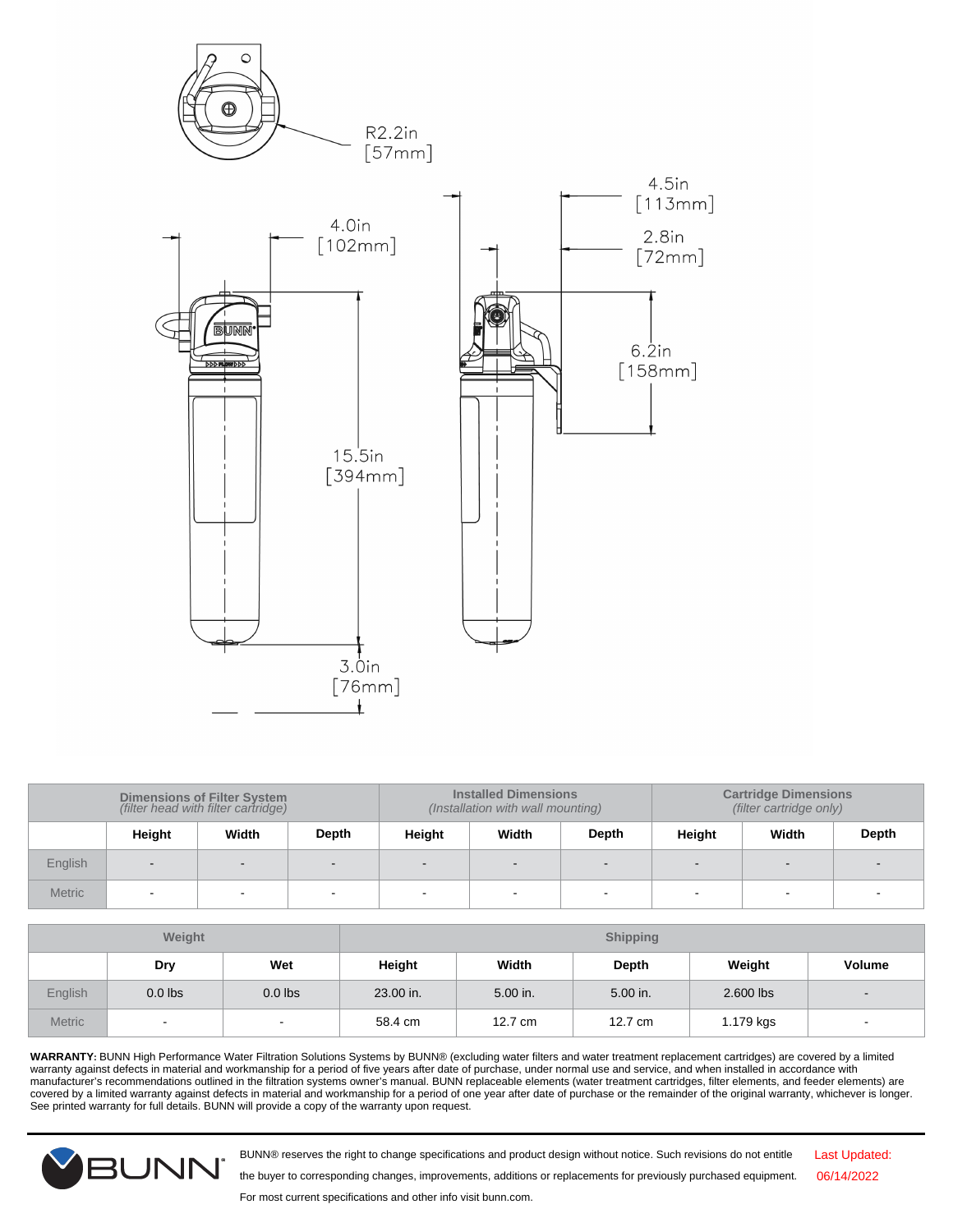# Related Products & Accessories: EQHP-10(39000.0004)





BUNN® reserves the right to change specifications and product design without notice. Such revisions do not entitle the buyer to corresponding changes, improvements, additions or replacements for previously purchased equipment. For most current specifications and other info visit bunn.com. Last Updated: 06/14/2022